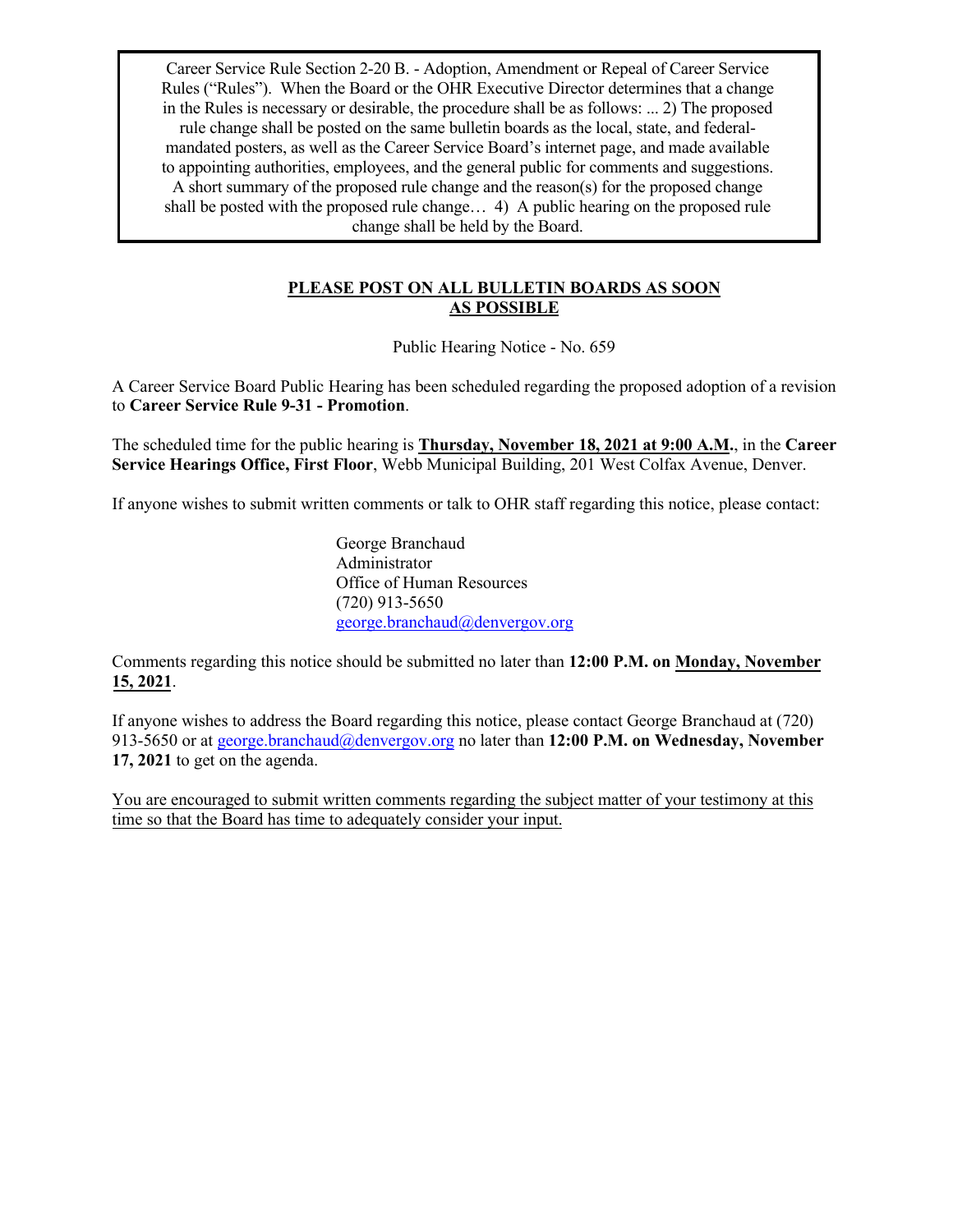### **PLEASE POST ON ALL BULLETIN BOARDS AS SOON AS POSSIBLE**

#### **RULE REVISION PROPOSAL 77D**

| TO:             | <b>Appointing Authorities, Managers, and Employees</b>                      |
|-----------------|-----------------------------------------------------------------------------|
| <b>FROM:</b>    | <b>Rory McLuster &amp; Cindy Bishop, Co-Interim OHR Executive Directors</b> |
| DATE:           | Friday, November 5, 2021                                                    |
| <b>SUBJECT:</b> | Proposed adoption of a revision to Career Service Rule 9-31 - Promotion     |

#### **THIS PROPOSED REVISION TO THE CAREER SERVICE RULES IS BEING POSTED FOR PUBLIC COMMENT AND HEARING TO BE HELD ON:**

### **November 18, 2021, at 9:00 A.M.**

| <b>CURRENT RULE</b>                                                                                                                                                                                                                                                                                                                                                                             | <b>REVISED RULE</b>                                                                                                                                                                                                                                                                                                 | <b>RULE</b><br><b>NUMBER</b> | <b>REVISION INTENTION &amp;</b><br><b>IMPACT</b>                                                                                                                                                                                           |
|-------------------------------------------------------------------------------------------------------------------------------------------------------------------------------------------------------------------------------------------------------------------------------------------------------------------------------------------------------------------------------------------------|---------------------------------------------------------------------------------------------------------------------------------------------------------------------------------------------------------------------------------------------------------------------------------------------------------------------|------------------------------|--------------------------------------------------------------------------------------------------------------------------------------------------------------------------------------------------------------------------------------------|
| 9-31 Promotion<br>Upon promotion an<br>employee's pay shall be set by<br>the appointing authority in<br>accordance with the pay<br>factors defined in this Rule 9.<br>The pay shall not be lower<br>than the range minimum, or<br>greater than the range<br>maximum of the pay range for<br>the new classification. The<br>recommended increase upon<br>promotion is eight percent<br>$(8\%)$ . | 9-31 Promotion<br>Upon promotion an<br>employee's pay shall be set by<br>the appointing authority in<br>accordance with the pay<br>factors defined in this Rule 9.<br>The pay shall not be lower<br>than the range minimum, or<br>greater than the range<br>maximum of the pay range for<br>the new classification. | $9 - 31$                     | Removes reference to a recommended 8%<br>promotional increase, which is an artifact<br>from when the city used to have fixed 8%<br>promotional increases. Removing this<br>verbiage supports alignment with the<br>Colorado Equal Pay Act. |